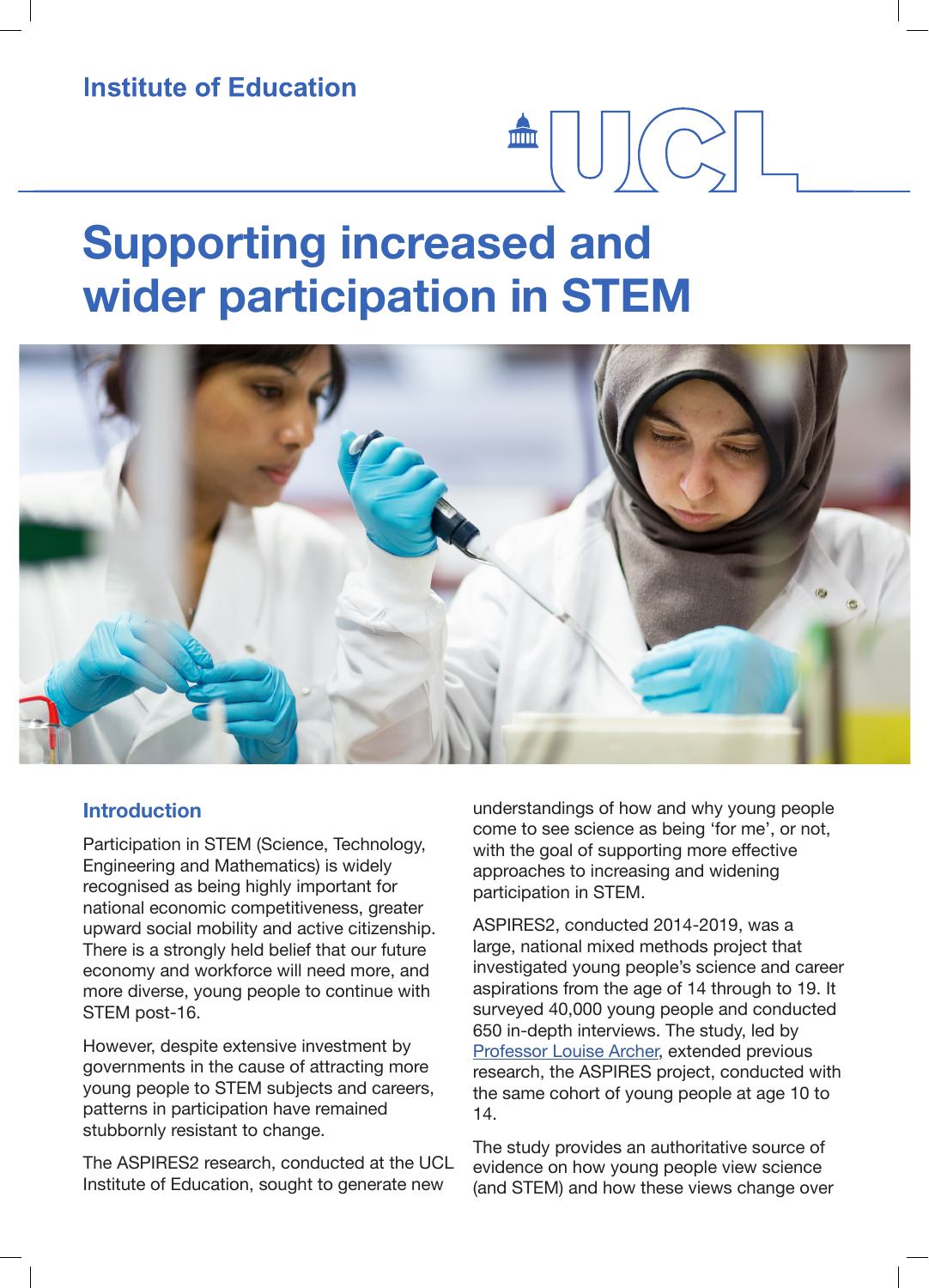time. In the process, it offers valuable insights into the variety of factors that combine to shape a young person's likelihood of pursuing science and why existing efforts to build interest have had such limited impact. Its recommendations, set out overleaf, re-frame the problem and the remedies.

## **Key Findings**

- Around 16% of young people in the ASPIRES samples wanted to be a scientist; this remained stable through the ages 10-19, although the demographic profile of those who expressed this aspiration became less diverse over time.
- $\blacksquare$  Science aspirations and science identity age 10-19 show patterns of inequalities in terms of class, gender and ethnicity, with students from poorer backgrounds and girls showing less identification and engagement with science. While Black students tended to aspire to science careers, inequalities prevent their likelihood of continuing.
- $\blacksquare$  Structural inequalities, science aspirations and identity are shaped by whether a young person has had opportunities to experience, do well in, feel connected with, be recognised in, and continue with STEM.
- $\blacksquare$  This is influenced by (i) levels of 'science capital' – the science-related knowledge, attitudes, experiences and resources that an individual has built up; (ii) representations of science; and (iii) educational practices.
- $\blacksquare$  Science capital is particularly important: 80 per cent of the ASPIRES qualitative sample who had 'never' showed an interest in science had low levels of science capital, while 83 per cent of those who continued with science post-18 had high science capital.
- $\blacksquare$  Reflecting these factors and their interrelation with inequalities of class, gender and ethnicity, the research found that:
	- $\circ$  Working-class and minority ethnic students reported the most teacher turnover and teaching quality

issues (e.g. 'non-specialist' science teachers).

- $\circ$  The most socio-economically disadvantaged students were two and a half times less likely to study all three science subjects at GCSE compared to the most advantaged.
- $\circ$  Working-class, minority ethnic students, girls and lower attaining students were significantly less likely to receive and benefit from high quality careers support.
- $\circ$  Over time, many young women who continued with physics progressively 'downplayed' their femininity in order to better fit the masculine image and culture of the subject.
- Importantly, the research found that persistent, low science aspirations were not due to lack of interest in science (see fig 1).



## **Policy recommendations**

In highlighting how inequalities, rather than lack of interest in STEM subjects per se, are driving disengagement from science, the research findings signal the need to re-focus engagement efforts on ameliorating those inequalities.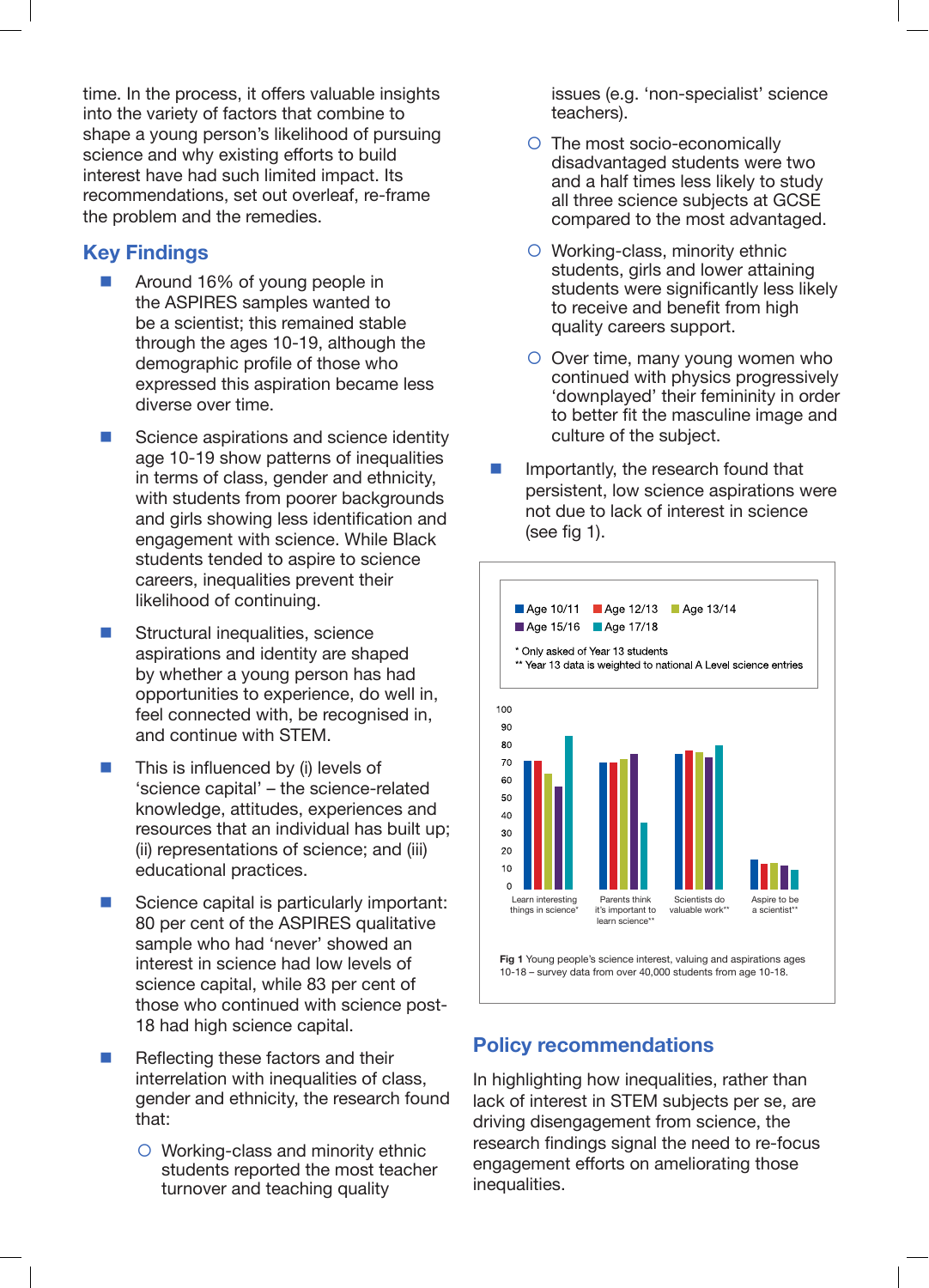This requires a change of mind-set and of action, as set out below.

| Change how we think                              |                                            |                                          |
|--------------------------------------------------|--------------------------------------------|------------------------------------------|
| Change the<br>STEM field,<br>not young<br>people | Foreground<br>equity                       | Adopt a<br>social justice<br>mind set    |
|                                                  |                                            |                                          |
| Change what we do                                |                                            |                                          |
| <b>Build Science</b><br>Capital                  | <b>Address</b><br>educational<br>practices | Challenge<br>dominant<br>representations |

**Fig 2** Overview of recommendations for policy and practice: changing how we think and what we do.

### **Changing how we think**

To date, society has tended to regard lack of engagement with science as resting with the individual. Existing efforts to engage young people have focused on 'exciting, informing and inspiring', in a way that reinforces the onus on the individual to change. This perpetuates elitism and inequities in access to STEM, as well as wasted talent.

Foregrounding equity and social justice requires a very different approach. The starting point needs to be an acknowledgement of how structural and systemic inequalities impact a young person's opportunities, aspirations and self-identity in science. A commitment to changing the field (e.g. science and educational institutions, practices, systems) rather than young people, needs to sit at the heart of STEM education policy and practice in order to drive more equitable and informed approaches.

### **Changing what we do**

To act on these changes means:

n **Building young people's science capital.** Science capital is generated through the day-to-day engagement an individual has with science, whether through, for example, the media, or relatives who work in a STEM occupation. Schools in particular should think about how they can develop these engagement opportunities for all their students, particularly in the classroom but also through extra-curricular opportunities.

- **Challenging dominant constructions and representations of STEM.** How science is represented (e.g. through education, the media, and in everyday life) influences whether young people consider themselves 'suited' to science. The pervasive association with 'cleverness' and (white) 'masculinity', and the persistent notion that being good at science is based on 'natural talent' (or having a 'science brain'), are highly detrimental. Replacing them with a more expansive and inclusive image for STEM fields would make a difference.
- n **Addressing educational practices.** Teachers' attitudes and behaviours, young people's experiences of school science, and the nature of the curriculum all play a part in reinforcing or undermining science aspirations and identities. Teachers can help build student engagement by adopting the Science Capital Teaching Approach – a social justice teaching approach that works with any curriculum and has been found to significantly increase students' science capital, science aspirations, and attitudes to science. Governments and schools should also urgently address gatekeeping practices that prevent students from continuing with science, such as the stratification of science routes at Key Stage 4 into 'Double' and 'Triple' science in England (replacing this with a revised common route for all), as well as the often stringent grade entry requirements for post-16 academic science routes.

## **The Impact so far**

These challenges as set out by the ASPIRES/ ASPIRES2 research are helping to bring about a shift in mind-set within the STEM community.

Based on the findings outlined above, and the team's further study, Enterprising Science, the ASPIRES2 team went on to develop the Science Capital Teaching Approach (SCTA). The accompanying SCTA Handbook (2), developed with 43 secondary science teachers, provides practical examples and tools for adapting lesson plans and activities to cultivate students' science capital. It is a free resource available in English and Welsh.